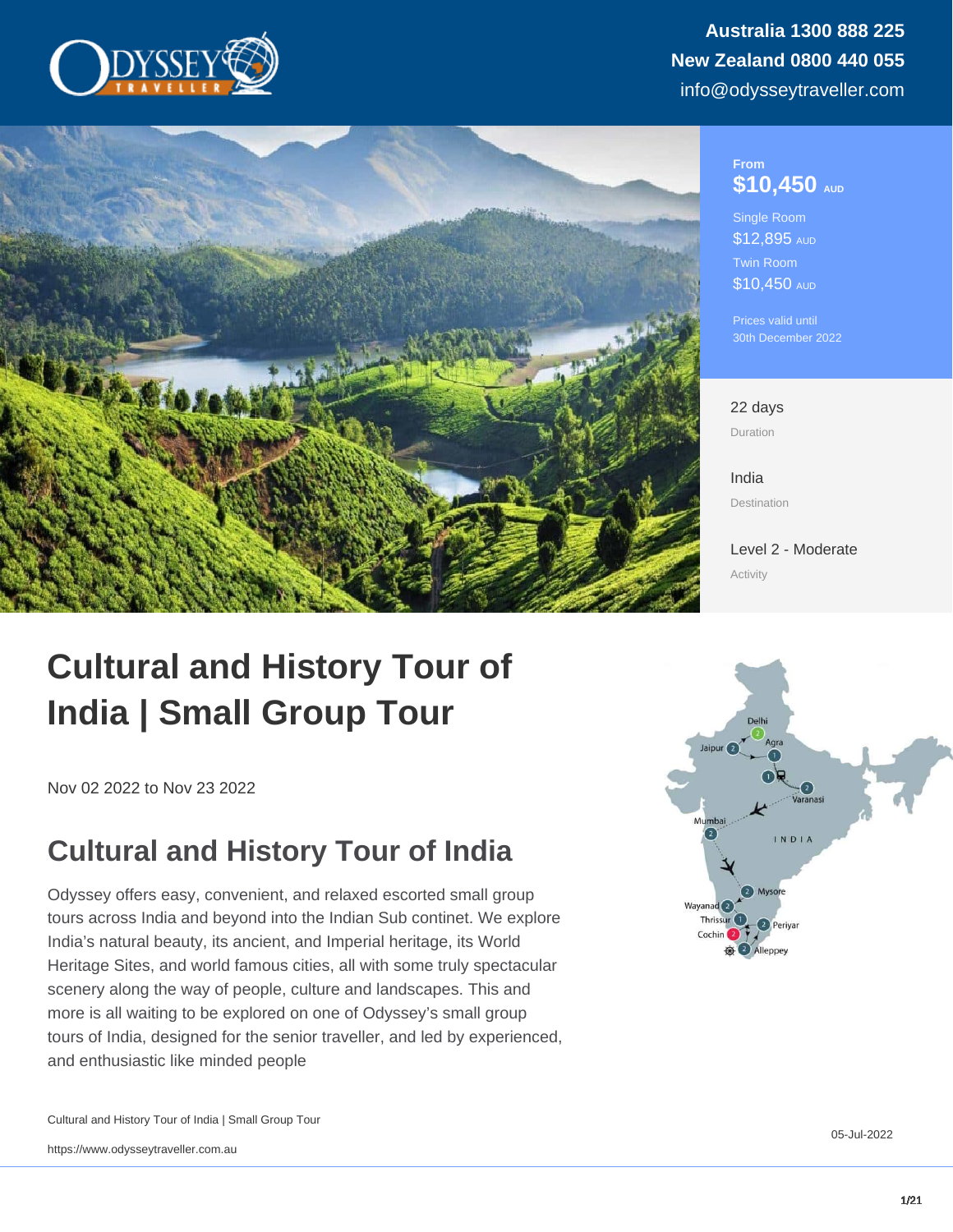Australia 1300 888 225 New Zealand 0800 440 055 info@odysseytraveller.com

A short [small group tour](https://www.odysseytraveller.com/articles/small-group-tours-for-seniors/) for Mature and seniors couples and [solo](https://www.odysseytraveller.com/articles/solo-travel-guide-for-senior-travellers-small-group-tours/) [travellers](https://www.odysseytraveller.com/articles/solo-travel-guide-for-senior-travellers-small-group-tours/) of India and its icons. Bounded by the majestic Himalayan ranges in the north and edged by an endless stretch of golden beaches. [India](https://www.odysseytraveller.com/articles/indias-mughal-empire/) is a vivid kaleidoscope of landscapes, magnificent [historical sites,](https://www.odysseytraveller.com/articles/dicovering-india/) such as the Taj or [red fort](https://www.odysseytraveller.com/articles/the-red-fort-delhi/) royal cities, such [Dehli,](https://www.odysseytraveller.com/articles/delhi-india/) [Jaipur](https://www.odysseytraveller.com/articles/jaipur-india/) , [Agra](https://www.odysseytraveller.com/articles/agra-india/) and Madras colourful people, and rich culture

.

Odyssey offers small group tours of [India](https://www.odysseytraveller.com/articles/dicovering-india/). These f.ully escorted India tours are for small groups of less than 12 people, taking you on an amazing journey as we travel through the beautiful destinations and heritage sites of [Jaipur](https://www.odysseytraveller.com/articles/jaipur-india/), [Agra](https://www.odysseytraveller.com/articles/agra-india/), [Varanasi,](https://www.odysseytraveller.com/articles/varanasi-india/) [Cochin](https://www.odysseytraveller.com/articles/cochin-kochi-india/), and [Mumbai.](https://www.odysseytraveller.com/articles/mumbai-india/) On Odyssey's tour packages of combined adventure and holiday, we will see how India is a feast for the eyes and spirit. India group tours escorted are a safe way to travel and explore this amazing country, especially suited for the solo traveller.

India is a country of immense diversity and extremes – geographical, economic and spiritual. Its geography encompasses the glacial heights of the Himalaya in the north, the arid plains of the west, and palmfringed tropical beaches in the south – a vast tapestry of mountains, plains, forests and deserts. India's population exceeds a staggering billion people. It is home to over 18 official languages, with dialects and accents that change in the space of kilometres. It is a land of ancient traditions and countless mother tongues, a nation where the culture, dress, language and cuisine change with the diverse terrain. India has a long and influential history to be explored from the [Mughals](https://www.odysseytraveller.com/articles/history-india-mughals-marathas/) to [British](https://www.odysseytraveller.com/articles/history-british-rule-india-1750-1805/) [rule](https://www.odysseytraveller.com/articles/history-british-rule-india-1750-1805/). Then there is also the [long history over the centuries of Spice and](https://www.odysseytraveller.com/book/spices-indian-ocean-world-expanding-world-european-impact-world-history-1450-1800/) [the trade](https://www.odysseytraveller.com/book/spices-indian-ocean-world-expanding-world-european-impact-world-history-1450-1800/) with the Arabs, the Portuguese and the Spanish.

On our escorted tour in India, we take in its natural beauty, fragrant spices in the markets and experience the mouth-watering tang of a hot curry infused with saffron and chilli. We view UNESCO World Heritage Sites including the spectacular Elephant Cave Temples off Mumbai's eastern shore, travel through the backwaters of Kerala, and take in fantastic destinations from Northern India to Southern India on this unique travel experience.

Cultural and History Tour of India | Small Group Tour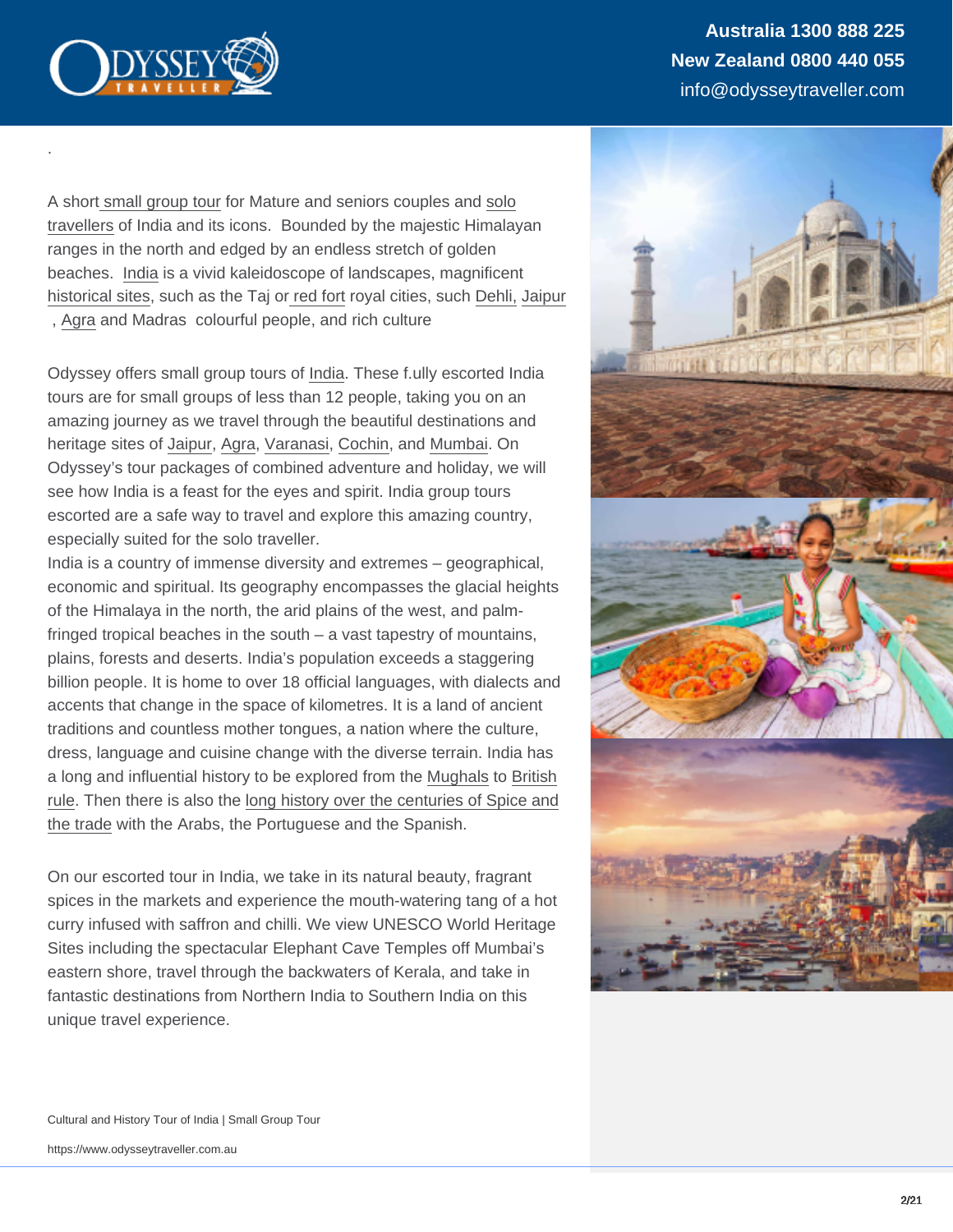Australia 1300 888 225 New Zealand 0800 440 055 info@odysseytraveller.com

## India Tour Itinerary

India is by no measure a monolithic culture or state, but a diverse collection of historic cities and nations each with their own distinct histories, language and culture. Odyssey India group tours escorted are a safe way to travel and explore this amazing country. explores these histories and distinctions, with each destination telling part of the rich and complex story that makes up contemporary India. Our small group tour visits the India's golden triangle (Agra, Delhi and Jaipur) and much more.

## [Jaipur](https://www.odysseytraveller.com/articles/jaipur-india/)

Jaipur the legendary 'Pink City', epitomizes the beauty and grandeur of historic India. The city takes its name from its founder, Maharaja Sawai Jai Singh, one of 18th century India's most enlightened monarchs. Fascinated with astronomy, mathematics and science, Jai Singh worked with the Bengali architect and scholar Vidyadhar Bhattacharya to create Northern India's first planned city, following a grid system. The city was later repainted completely in pale pink (traditionally the colour of hospitality) by Maharaja Ram Singh to welcome the Prince of Wales (later Edward VIII) in 1876. Today, all residents of the Old City are required by law to keep their buildings painted in pale salmon pink, upholding the historic image of the city.

## [Agra](https://www.odysseytraveller.com/articles/agra-india/)

Agra in India's central region, is the most city famous for the nation's most recognizable landmark, the [Taj Mahal](https://www.odysseytraveller.com/articles/taj-mahal-india/). The city was founded in 1501 by Sultan Sikander Lodi, as the capital of the Delhi sultanate. Just over 20 years later, Emperor Babur defeated the last Lodi Sultan at Panipat, 90 km to the north, and the Mughal dynasty was founded, expanding over swathes of northern India. Agra was the capital of the Mughal Empire during the reigns of Jahangir, Akbar, and Shah Mahan. It was during this period that the city reached its peak of magnificence, with the grand structures of the Taj Mahal and the other mausoleums built along the banks of the Yamuna River.

Cultural and History Tour of India | Small Group Tour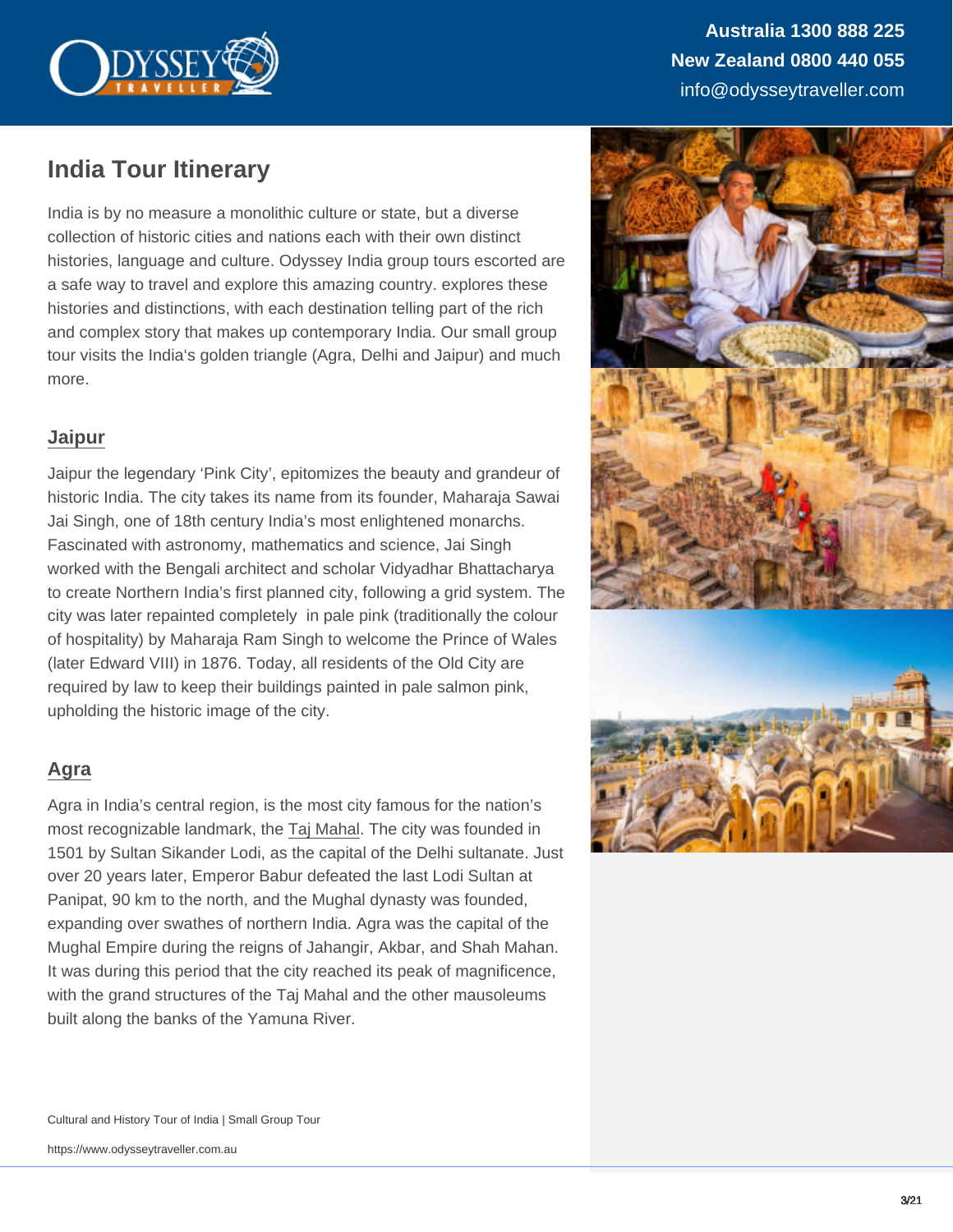## [Varanasi](https://www.odysseytraveller.com/articles/varanasi-india/)

Varanasi also known as the 'city of lights', is one of the world's oldest inhabited cities. Colourful, intense and mystical, it is the spiritual capital of India and the country's holiest Hindu city, located on the banks of the river Ganges in Uttar Pradesh. Varanasi is a city of pilgrimage for many Hindu and Jain people. Known as the city of Shiva, one of the principal deities of Hinduism, it is auspicious to die in Varanasi, as those who die here will be liberated from the cycle of reincarnation. For travellers, visiting Varanasi is a cultural experience like no other and the most interesting part of being in the city is just observing what takes place around and the many rituals going on throughout the day.

## [Cochin \(Kochi\)](https://www.odysseytraveller.com/articles/cochin-kochi-india/)

Cochin located near India's southern tip, has long been among India's most cosmopolitan cities. A center of trade and cultural exchange, Kochi has been shaped by a number of cultures: Indian, Chinese, Jewish, Portuguese, Dutch and British. Kochi spent parts of its history under various colonial rulers, beginning with the Portuguese in 1500 until 1663, when it passed to Dutch rule. Under the Dutch Kochi enjoyed its greatest prosperity, with wealth shared between the city's Hindu majority and Muslim, Jewish, and Christian minorities. Kochi was then ruled by the British from 1795 to 1947, at which point it joined independent India.

## [Mumbai](https://www.odysseytraveller.com/articles/mumbai-india/)

Mumbai (formerly Bombay) is one of the world's great metropolises, it embodies India at its most vibrant and contrasted, where Bollywood stars and finance billionaires live in luxury, and those left behind populate Dharavi, the world's largest slum. Mumbai is the energetic heart of modern India, with its role as the financial, commercial, and entertainment capital of the subcontinent. The city of Mumbai has an ancient history. Settlements here date back to 1000 BC, with the city being a center of maritime trade with Persia and Egypt. In 1348 the city was captured by the Muslim Sultan of Gujarat, then, in 1534 it was ceded to the Portuguese, before coming under British rule as part of the dowry of the Portuguese princess Catherine of Braganza, marrying Charles II in 1661. Today, Mumbai has a population of around 19.98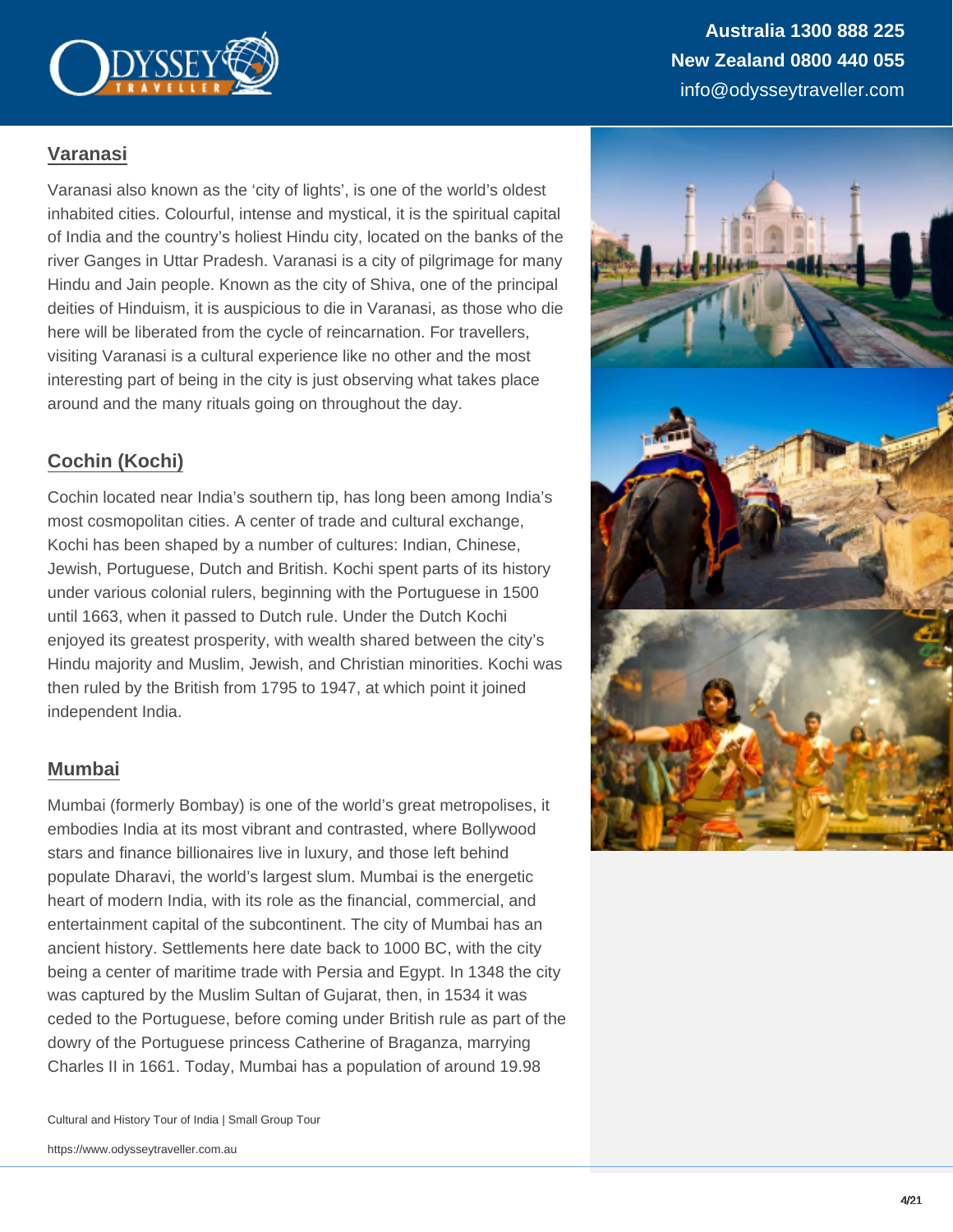million, making it the seventh most populous city in the world and the second-biggest in India. As the richest city in India, Mumbai draws migrants from around the nation, seeking opportunities in finance, commerce, or hoping to find fame in Bollywood, the world's biggest film industry.

## [Delhi](https://www.odysseytraveller.com/articles/delhi-india/)

Delhi embodies the synthesis between historic and modern India, featuring a frantic mix of medieval architecture, broad avenues, and modern design. Few cities have been built and rebuilt as many times as Delhi, with at least eight independent cities being established here, each leaving its ruins in the patchwork of the modern city. The earliest reference to a city in the Delhi area was made in the Mahabharata, with Delhi supposed to be Indraprastha, the legendary city of the Pandavas. Throughout its history Delhi has been ruled by numerous successive kingdoms, and has served the purpose of a religious, economic, and political hubs, and at one point a bastion against the invading Mongols. As the capital city, Delhi is home to important centers of religious, cultural and economic life and is a popular starting point for visitors to India.

## Odyssey's India Tour Highlights

One of the highlights of our trip to India is a journey to the Amber Fort, in the heart of Jaipur in North India. Our small group tour will ascend by elephant to the top of the hill, and look down on spectacular views. In Jaipur, we also make time for one of the essential sights of India, the pink rose Maharaja's City Palace.

The [Taj Mahal](https://www.odysseytraveller.com/articles/taj-mahal-india/) is another highlight of our trip , a favourite among Indian holiday destinations, but with the help of local guides and a local tour operator we also make time for unique experiences, lesser known archaeological and historical wonders off the tourist trail. One of these is Varanasi. Located on the west bank of the Ganges, this is India's holiest Hindu city. The 90 or so ghats – steep steps leading to the banks of the river – define the region's identity. While here, we take a ferry pilgrimage along the river early in the morning to watch the sun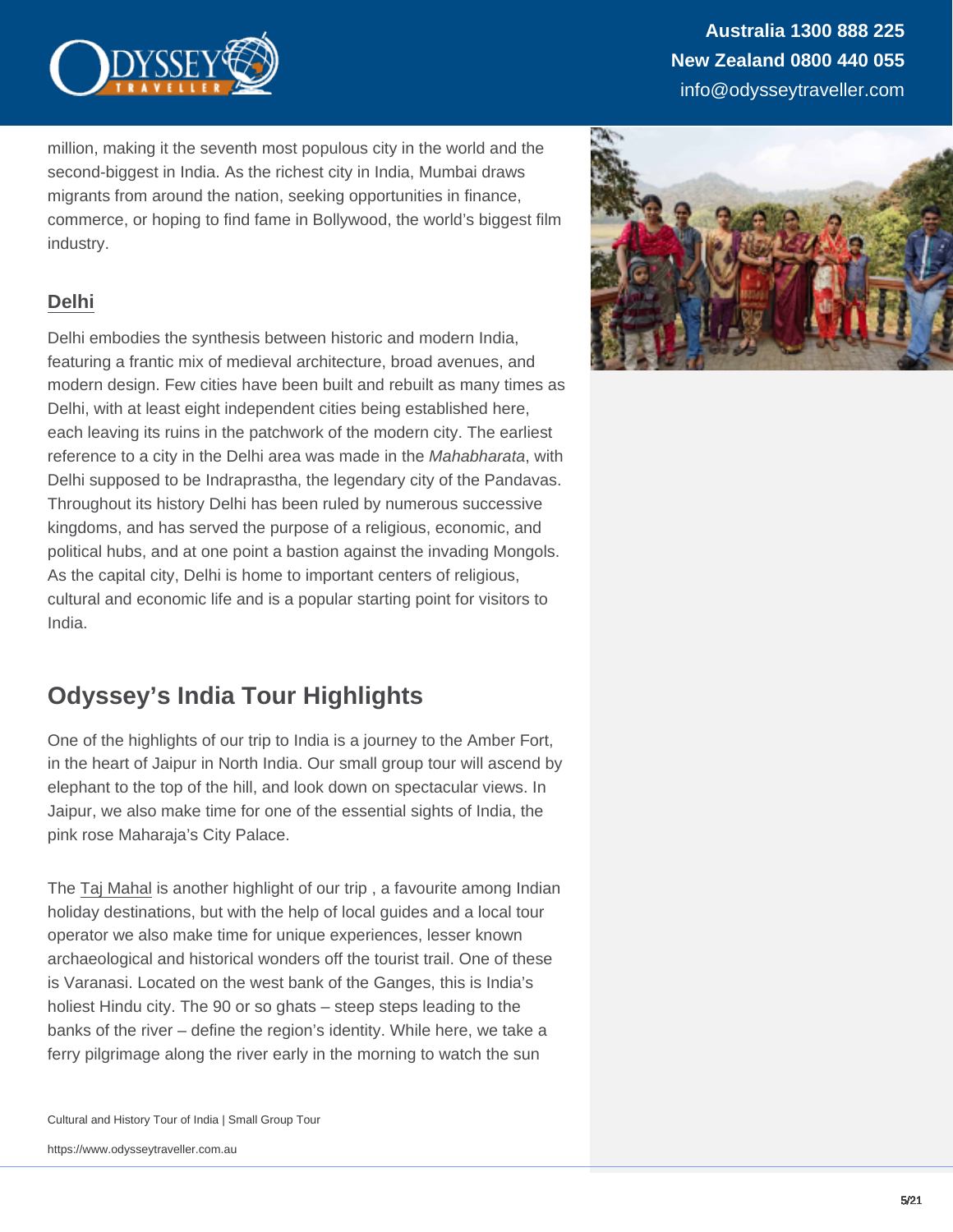rise over the Ganges.

We also experience the spectacular Elephanta Cave Temples off Mumbai's eastern shore on a guided tour. A UNESCO World Heritage site, the cave temples are chiselled into the rocky cliff and dedicated to the god Shiva.

In south India, the city of Kochi (Cochin) is a highly cosmopolitan trading centre for spices and seafood. The capital of Kerala, this city has an extraordinary heritage born from influences of Dutch, Portuguese, French, and British colonialism. Surrounded by palm groves, green fields, inland lakes, and backwaters, Cochin and Kerala have enchanted visitors from around the world for centuries.

Other highlights of our cultural tour include learning about the 3,000 year history of [Delhi](https://www.odysseytraveller.com/articles/delhi-india/). In Delhi, we visit its most iconic monuments and places, including the Red Fort, Raj Ghat, and the colourful shopping bazaars. We also spend a night on a houseboat amidst emerald green tropical vegetation.

You can learn more about [India](https://www.odysseytraveller.com/destinations/asia-and-the-orient/india/) with Odyssey's country profile, where all other escorted group tours departures are listed as well, for example the [short version](https://www.odysseytraveller.com/tours-small-groups/small-group-tours-india/) of this tour.

For more details about this guided tour, please click the 'Top 5' or 'Itinerary' buttons above! If you're keen to experience this tour, [please call](https://www.odysseytraveller.com/contact-us/) or [send an email.](mailto:info@odysseytravel.com.au) Or, to book, simply fill in the form on the right hand side of this page.

## Articles about India

The following list of articles are either published by Odyssey Traveller or are carefully selected external sources to maximise senior traveller's knowledge and enjoyment of India when visiting:

• [India's Mughal Empire](https://www.odysseytraveller.com/articles/indias-mughal-empire/)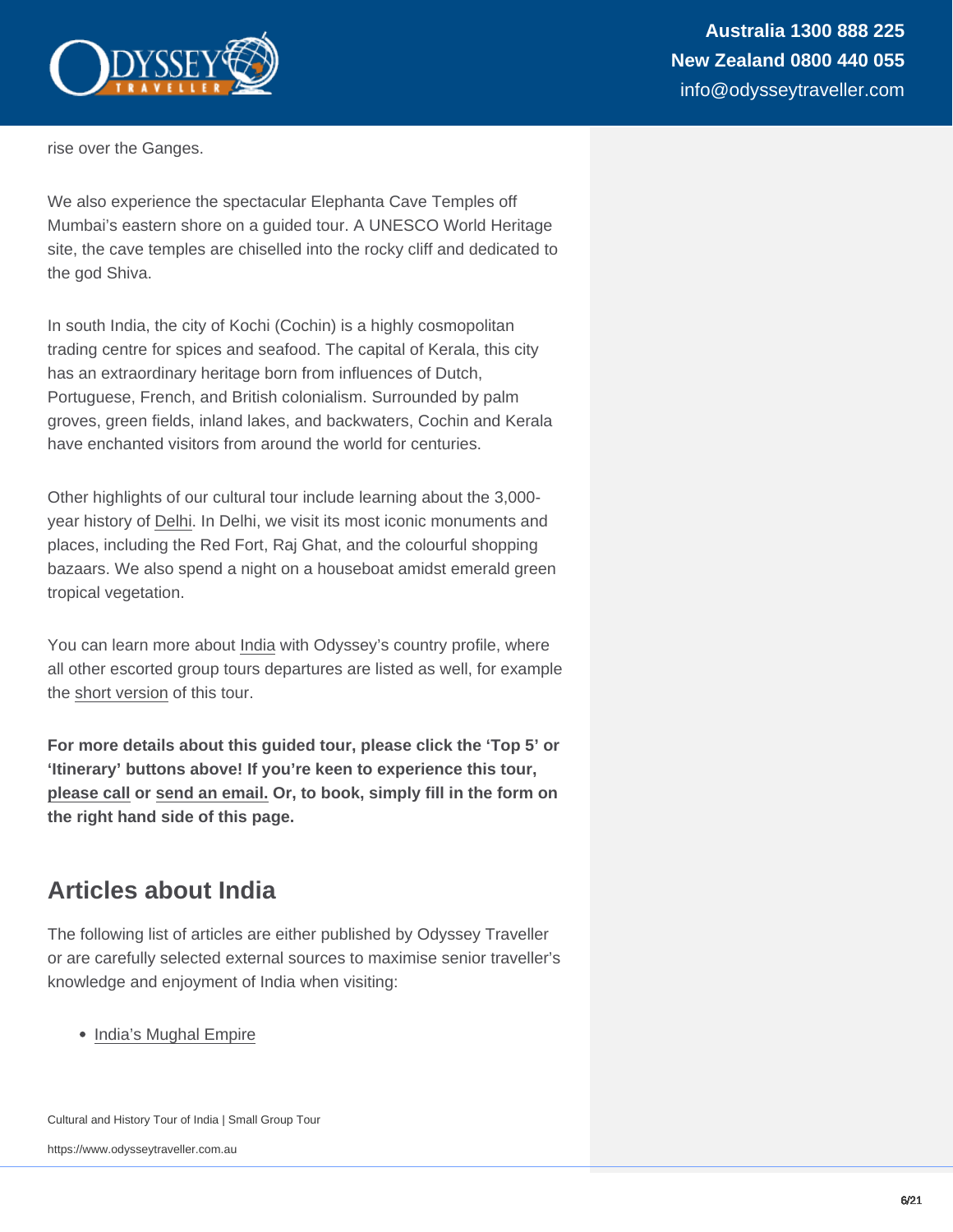- [Clash of the Mughals and the Marathas](https://www.odysseytraveller.com/articles/history-india-mughals-marathas/)
- [History of British Rule in India](https://www.odysseytraveller.com/articles/history-british-rule-india-1750-1805/)
- [Discovering India](https://www.odysseytraveller.com/articles/dicovering-india/)
- [Top 20 World Heritage Sites You Must Visit](https://www.odysseytraveller.com/articles/top-20-world-heritage-sites-must-visit/)
- [7 Wonders of India](https://www.worldatlas.com/articles/the-7-wonders-of-india.html) (World Atlas)
- [New Seven Wonders of the World](https://www.travelchannel.com/interests/outdoors-and-adventure/articles/new-seven-wonders-of-the-world) (Travel Channel)
- [7 Things You Didn't Know About the Qutub Minar](http://www.natgeotraveller.in/7-things-you-didnt-know-about-the-qutub-minar/) (National Geographic Traveller India)
- [Incredible India](https://www.incredibleindia.org/content/incredible-india-v2/en.html)

## Tour Notes

• Itineraries may change if flight schedules, site availability, and other inclusions have to be amended prior to departure.

## **Highlights**

- 1. Learn about the 3,000-year history of Delhi and visit its icons including the Red Fort, Raj Ghat, and the colourful shopping bazaars.
- 2. Spend a night on a houseboat amidst emerald green tropical vegetation and exotic fauna.
- 3. Visit the wondrous Taj Mahal with its superb view.
- 4. Ride an elephant to and from the top of the hill on which the Amber Fort is situated.
- 5. Experience Chokhi Dhan, an ethnic village with live music, astrology, games, folk dances, and puppet shows.

## **Itinerary**

Cultural and History Tour of India | Small Group Tour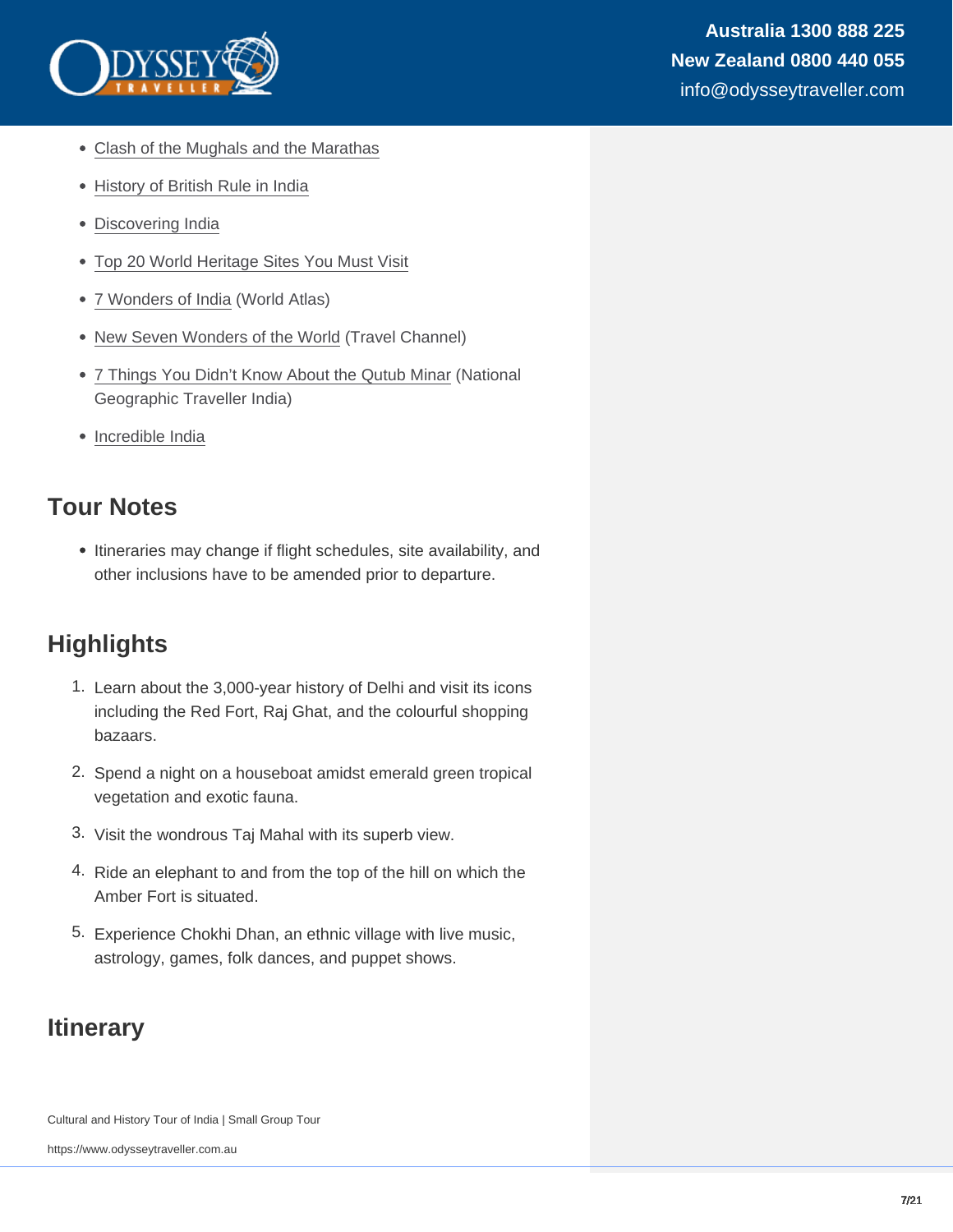Locations: Delhi

Overview:

Upon arrival in [Delhi](https://www.odysseytraveller.com/articles/delhi-india/), we transfer to our hotel individually. Our tour begins with a welcome dinner and program orientation at a specialty restaurant. (D)

Accommodation:

2 nights at Royal Plaza or similar.

Day 2

Locations: Delhi

Overview:

Today we begin exploring Delhi, the capital of India, a metropolis of great importance to the nation, serving as both the gateway to the country and the seat of its political power. It provides an intoxicating mix of the ancient and the modern. In its 3,000-year history, Delhi has been the site of 7 different cities. Its strategic location has long defined it as the seat of power. Delhi is a city waiting to be explored. (B,D)

Accommodation:

Royal Plaza or similar.

Day 3

Locations: Jaipur

Overview:

After breakfast, we drive to [Jaipur](https://www.odysseytraveller.com/articles/jaipur-india/) (265 km / 5 hours drive). After checking in to our hotel, we enjoy the rest of the evening at leisure before heading out for dinner at a local restaurant.

The capital of Rajasthan was built in pink by the notable astronomer Maharaja Jai Singh. It was designed in honour of a visiting prince in the 18th century, and, ever since, has retained this colour. We visit Maharaja's City Palace, the pink rose of the residential and business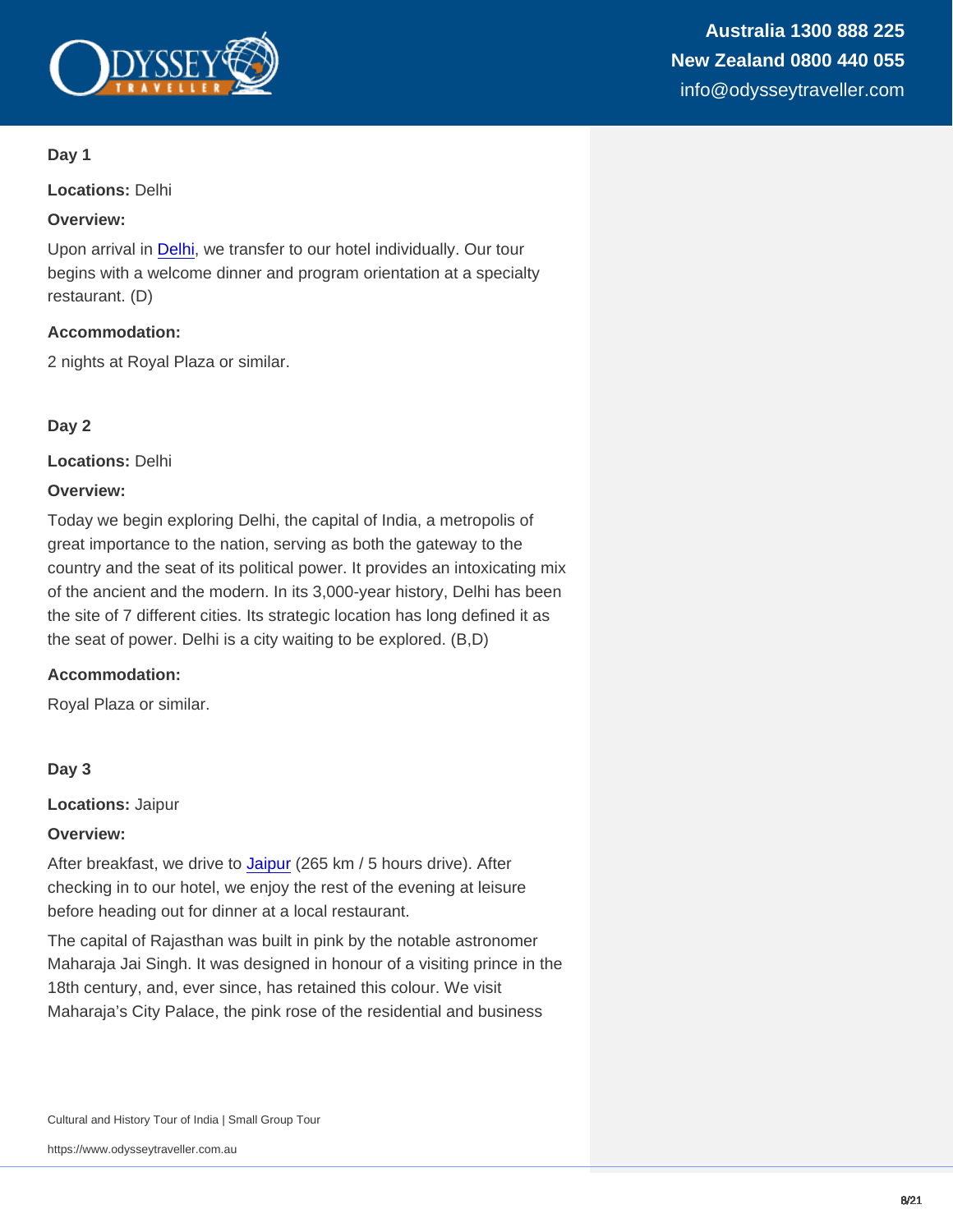

areas. (B,D)

#### **Accommodation:**

2 nights at Diggi Palace or similar.

#### **Day 4**

#### **Locations:** Jaipur

#### **Overview:**

After breakfast, we continue to explore the Pink City with our tour guide on an excursion to Amber Fort, situated just outside the city, where we ride on elephant to the top of the hill on which the fort is situated. The Fort Palace of Amber was the Kachhawahas citadel until 1727, when their capital moved to Jaipur. Successive rulers continued to come here on important occasions to seek the blessings of the family deity, Shila Devi. The citadel was established in 1592 by Man Singh I on the remains of an old 11th-century fort, but the various buildings added by Jai Singh I (r. 1621-67) is what constitutes its magnificent centrepiece.

We have an afternoon sightseeing tour of the City Palace in the heart of Jaipur, known for its blend of Rajasthani and Mughal architecture. Not far away is the Central Museum. Occupying the Heart of Jai Singh II's city, the City Palace has been home to the rulers of Jaipur since the first half of the 18th century. The sprawling complex is a superb blend of Rajput and Mughal architecture, with open, airy Mughal-style public buildings leading to private apartments. Today, part of the complex is open to the public as the Maharaja Sawai Man Singh II Museum, popularly known as the City Palace Museum. Its treasures, which include miniature paintings, manuscripts, Mughal carpets, musical instruments, royal costumes, and weaponry, provide a splendid introduction to Jaipur's princely past, and its fascinating arts and crafts.

Our next stop is Hawa Mahal. A whimsical addition to Rajasthan's rich architectural vocabulary, the fanciful Hawa Mahal or "Palace of Winds" was erected in 1799 by the aesthete Sawai Pratap Singh (r.1778-1803). Its ornate pink facade has become an icon for the city. The tiered, Baroque-like composition of projecting windows and balconies with perforated screens is 5 stories high but just 1 room deep, its walls not more than 20 centimetres (8 inches) thick, built of lime and mortar. The structure was designed in this way to enable the veiled ladies of the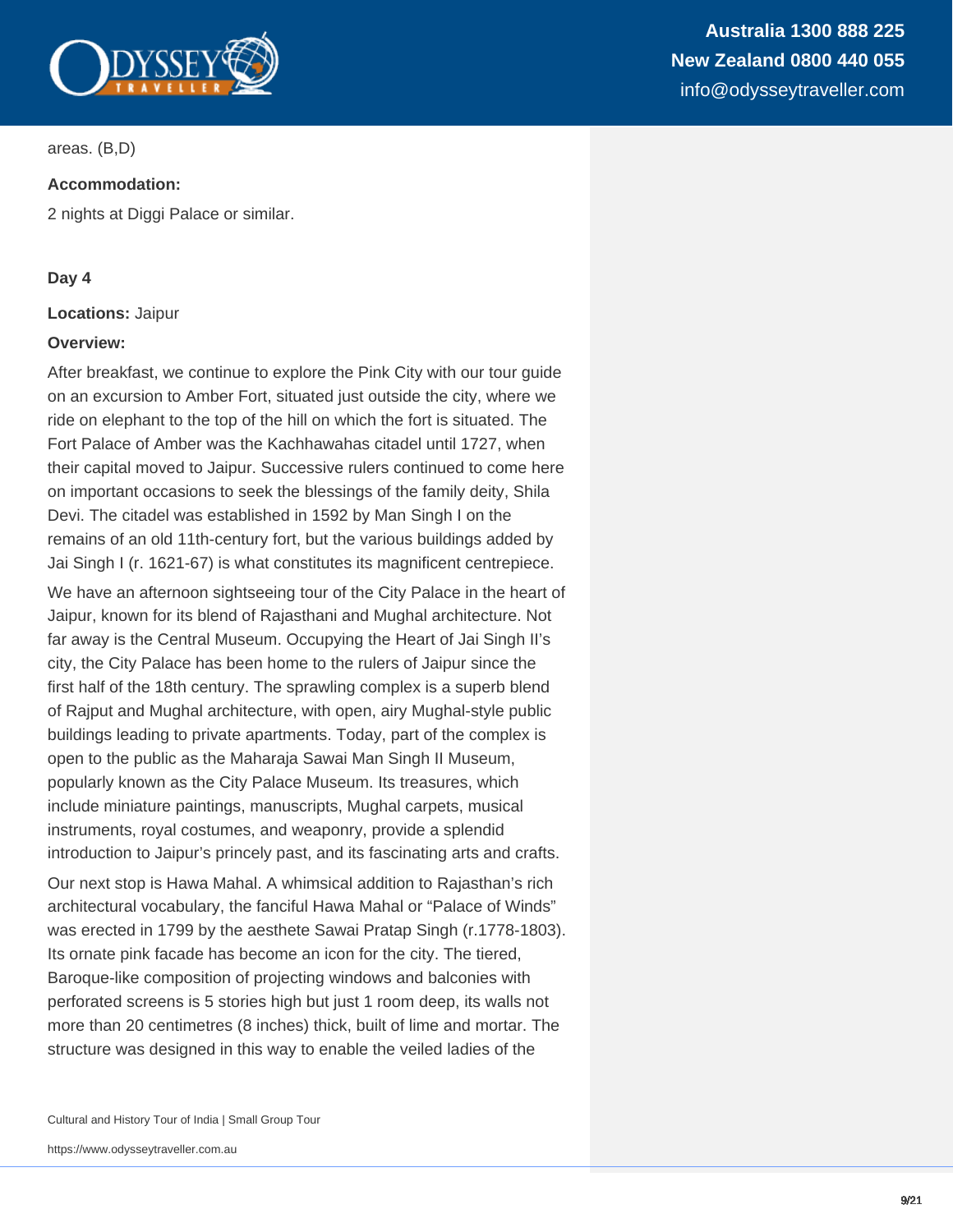

harem to observe unnoticed the lively street scenes below. Dedicated to Lord Krishna, the Hawa Mahal, seen from afar, looks like the mukut (crown) that often adorns the god's head. Visitors can climb up the winding ramp to the top, and a gateway towards the west leads into the complex. Within are administrative offices and the Archaeological Musuem, which houses a small collection of sculptures and local handicrafts, including some utensils dating back to the 2nd century BC.

We continue to Jantar Mantar. Of the five observatories built by Sawai Jai Singh II, the one in Jaipur is the largest and best preserved: the others are in Delhi, Ujjain, Mathura, and Varanasi. A keen astronomer himself, Jai Singh kept abreast of the latest astronomical studies in the world, and was most inspired by the work of Mirza Ulugh Beg, the astronomer-king of Samarkand. Built between 1728 and 1734, the observatory has been described as "the most realistic and logical landscape in stone." Its 16 instruments resemble a giant sculptural composition. Some of the instruments are still used to forecast how hot the summer months will be, along with the expected date of arrival, duration, and intensity of the monsoon, and the possibility of floods and famine. (B,D)

#### **Accommodation:**

Diggi Palace or similar.

#### **Day 5**

#### **Locations:** Agra

#### **Overview:**

After breakfast we depart for Agra (233 km / 5 hours drive). En route we stop for lunch at Bharatpur and, time permitting, we will stop at Keoladeo Bharatpur Bird Sanctuary before continuing to visit Fatehpur Sikri. An old deserted town from the Mughal Dynasty, Fatehpur Sikri, built in red sandstone in honour of Saint Salim Chisti. Chisti foretold the birth of 3 sons to Emperor Akbar. The town is an example of robust stability combined with much originality. Each important edifice here represents a style in itself. Notable among them is the Diwan-e-Khas, entirely unique in its concept, having a tall vaulted room with an intricately-carved central pillar supporting a platform that once held the emperor's throne. The airy Panch Mahal, a 5-storied structure rising in

Cultural and History Tour of India | Small Group Tour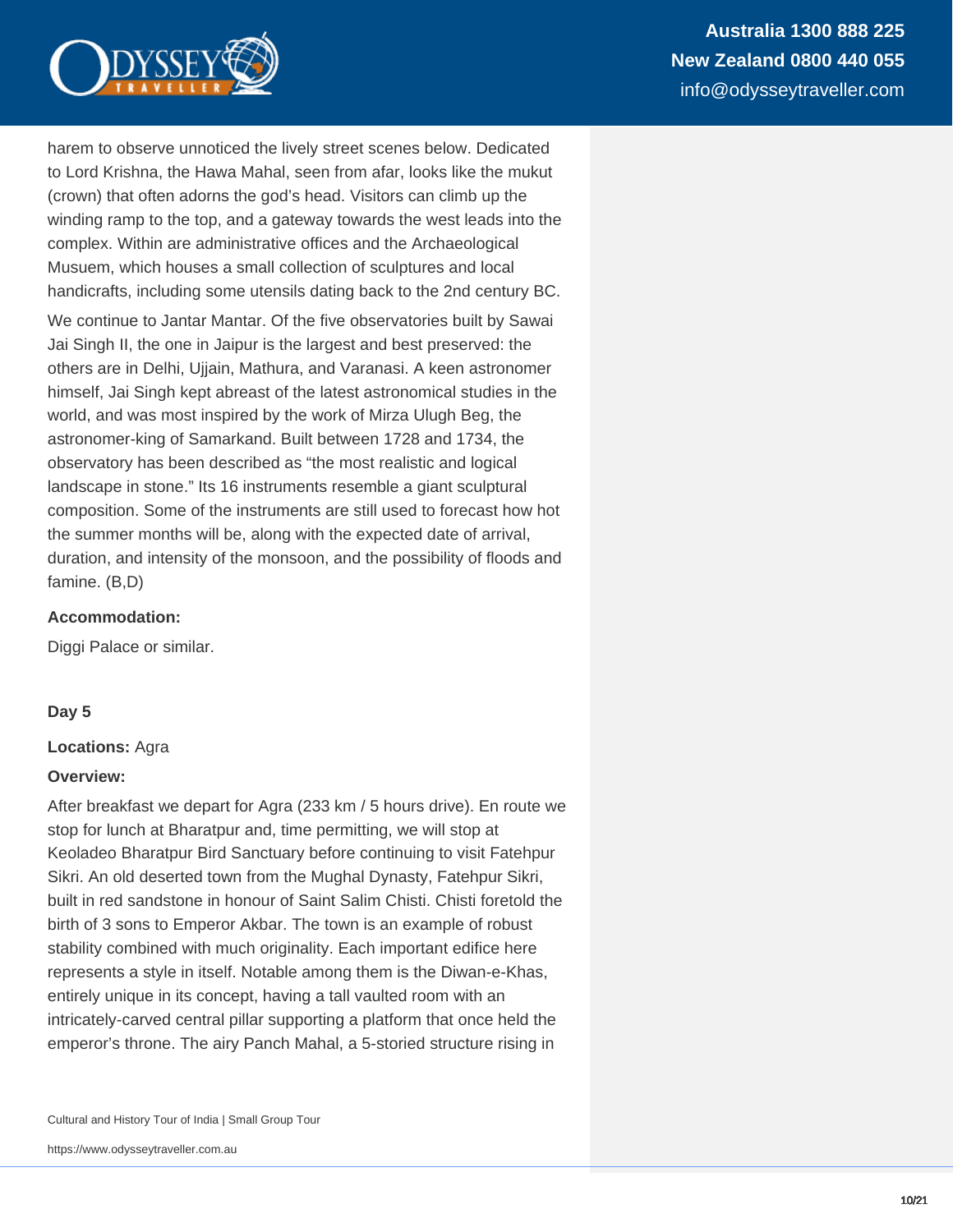pyramidal fashion, was probably used by the ladies of the court. Set like a jewel in a courtyard of pink sandstone, it is the finest building here, with the marble Tomb of Salim Chisti enclosed by finely carved, lacy marble screens. The Buland Darwaza, an imposing gateway 54 metres high, was built to commemorate Akbar's Aligarh. The tomb is a combination of Muslim and Hindu architectural styles. We arrive in [Agra](https://www.odysseytraveller.com/articles/agra-india/) in time for dinner and check in at our hotel.

Agra is famous as being home to one of the Seven Wonders of the World, the Taj Mahal. The city is also famous for its craftsmen and their superb inlay work on marble and soapstone, carpets, gold thread embroidery, and leather shoes. Also of interest are the Agra Fort, Sikandra, Ram Bagh, and Itmad-Ud-Daulah. Thirty five kilometres away are the imperial ruins of the Mughal city, Fatehpur Sikri. Agra is an old city and it is said that its name was derived from Agrabanad, a forest that finds mention in the epic Mahabharata. (B,D)

Accommodation:

1 night at The Wyndham Agra or similar.

Day 6

Locations: Agra - Varanasi

Overview:

Today we visit the wondrous [Taj Mahal](https://www.odysseytraveller.com/articles/taj-mahal-india/), where we take in the superb structure and views. Taj Mahal, the architectural modern day wonder of the world, is a fine example of the fusion of many architectural styles. We continue with a visit to Agra Fort, designed and built by Akbar in 1565 A.D. It is constructed with barricaded walls of red sandstone and it houses the beautiful Pearl Mosque and numerous palaces including the Jahangir Mahal, Diwan-i-Khas, Diwan-i-Am, Macchhi Bhawan, Nagina Masjid, Meena Bazar, Moti Masjid, Sheesh Mahal, and Musamman Burj, from where Taj Mahal is visible in all its beauty. Later in the evening we will have an early dinner followed by a transfer to the train station where we will board our overnight train to Varanasi.

The Taj Mahal was built by the Mughal emperor Shah Jahan in memory of his favourite wife, Mumtaz Mahal, who died in 1631. Its perfect proportions and exquisite craftsmanship have been described as "a vision, a dream, a poem, a wonder." This sublime garden-tomb, an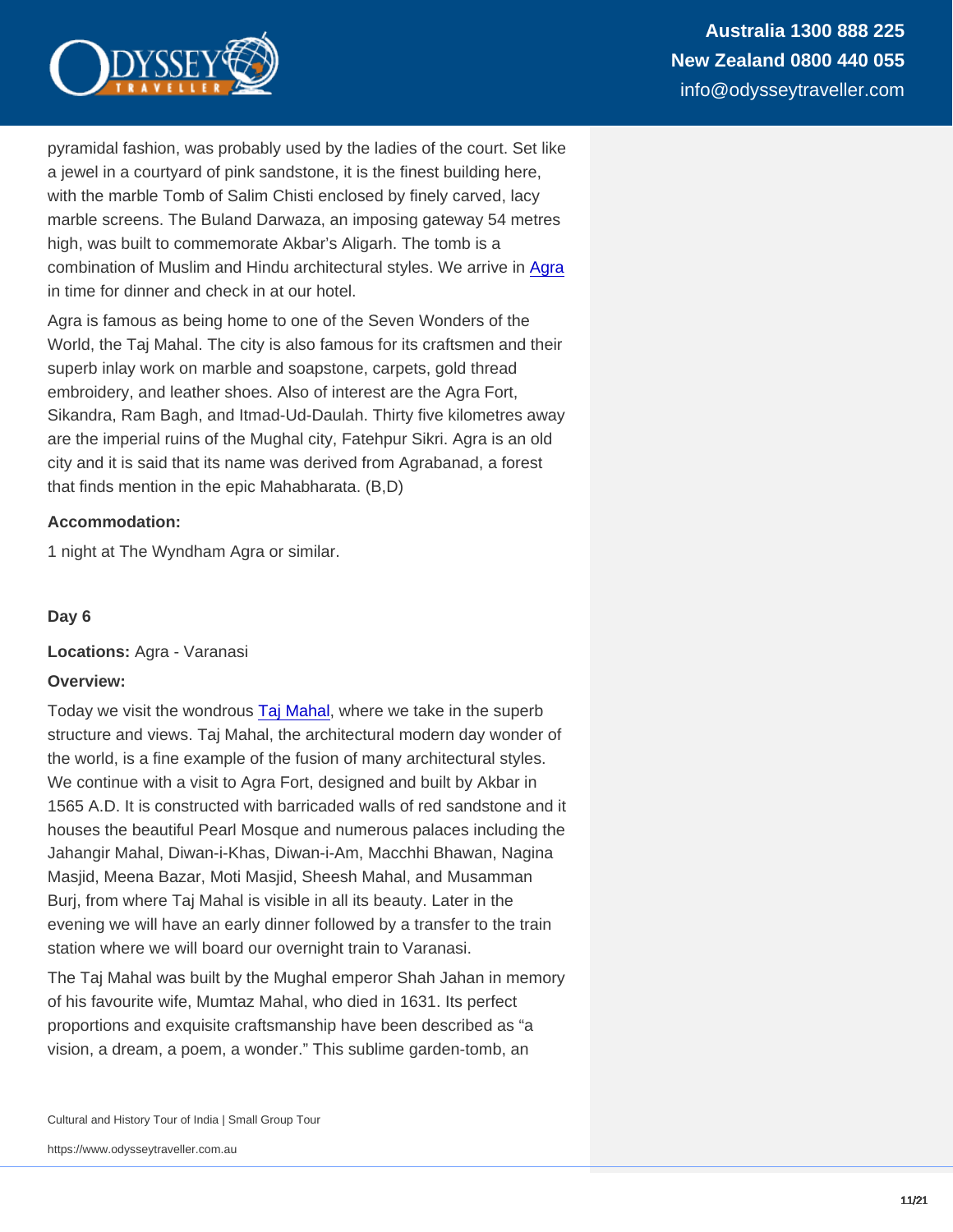image of the Islamic garden of paradise, cost nearly 41 million rupees and 500 kilos (1,102 lbs) of gold. About 20,000 workers laboured for 12 years to complete it in 1643.

Situated on the West Bank of the Yamuna, Agra Fort was built by Emperor Akbar between 1565 and 1573. Its imposing red sandstone ramparts form a crescent along the riverfront, and encompass an enormous complex of courtly buildings, ranging in style from the early eclecticism of Akbar to the sublime elegance of Shah Jahan. The barracks to the north are 19th-century British additions. A deep moat, once filled with water from the Yamuna, surrounds the fort.

(B,D)

Accommodation:

Overnight train.

#### Day 7

Locations: Varanasi

Overview:

Upon arrival at the [Varanasi](https://www.odysseytraveller.com/articles/varanasi-india/) train station, we are transferred to our hotel to freshen up. After lunch, we have a half-day sightseeing tour of the city including visiting the Ghats and attending the evening Aarti ritual at the Ghats for the river Ganges.

Also known as Kashi ("the City of Light"), or as Benares, Varanasi is situated on the west bank of the Ganges and is India's holiest Hindu City, with a spiritual and religious legacy that goes back nearly 3,000 years. This is the city of Shiva, the foremost among the 12 places where the god burrowed and then burst into the sky in a fiery pillar of light (Jyotirlinga). Sanctified by Shiva's all-pervading presence and the sacred Ganges, the 90 or so ghats along the river define the life and identify of Varanasi. Stretching from the southern Asi Ghat to the northern Adi Keshava Ghat, close to the Malviya Bridge, the Ghat covers more than 6 kilometres. Lined with temples and shrines, the ghats reverberate with the endless cycle of Hindu religious practice, from daily rituals to profound rites of passage. (B,L,D)

Accommodation:

2 nights at Hotel Hindusthan or similar.

Cultural and History Tour of India | Small Group Tour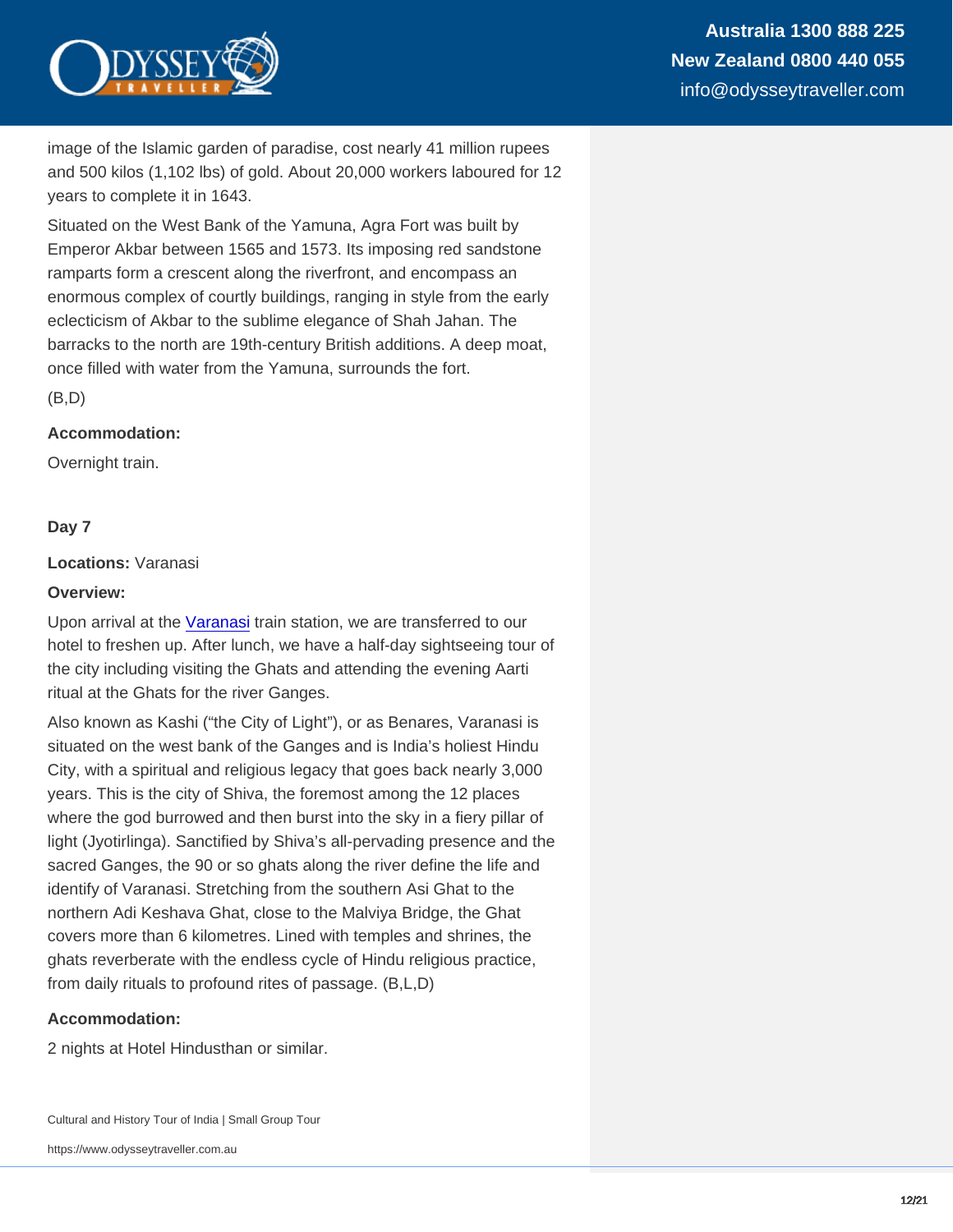Australia 1300 888 225 New Zealand 0800 440 055 info@odysseytraveller.com

#### Day 8

Locations: Varanasi

Overview:

Today, we take an early morning boat ride on the Ganges, a ferry pilgrimage from Ghat to Ghat. People bathe early in the morning to offer prayers to the rising sun. The two cremation ghats are Manikarniks and Harishchandra, where funeral pyres burn day and night. Hindus believe that to die in Kashi and to be cremated on banks of the Ganges is to attain release from the cycle of birth and death.

After our boat ride, we return to the hotel for breakfast, and then depart for our tour of Sarnath, the buried Buddhist city where Lord Buddha gave his first sermon. Sarnath was a renewed school of learning from 6th century BC to 12th century AD. Later on, we visit the ruins, the stupa, the Buddhist temple, and the museum. (B,D)

Accommodation:

Hotel Hindusthan or similar.

Day 9

Locations: Mumbai

Overview:

Today we fly to [Mumbai](https://www.odysseytraveller.com/articles/mumbai-india/) and enjoy the remainder of the day at leisure.

The capital of Maharashtra is India's most dynamic, cosmopolitan, and crowded city. The country's financial centre and its busiest port, Mumbai is also home to the world's biggest cinema industry, popularly known as Bollywood. Some 16 million people, from billionaire tycoons to homeless pavement dwellers, live in this teeming megalopolis. (B,D)

Accommodation:

2 nights at Fariyas Hotel or similar.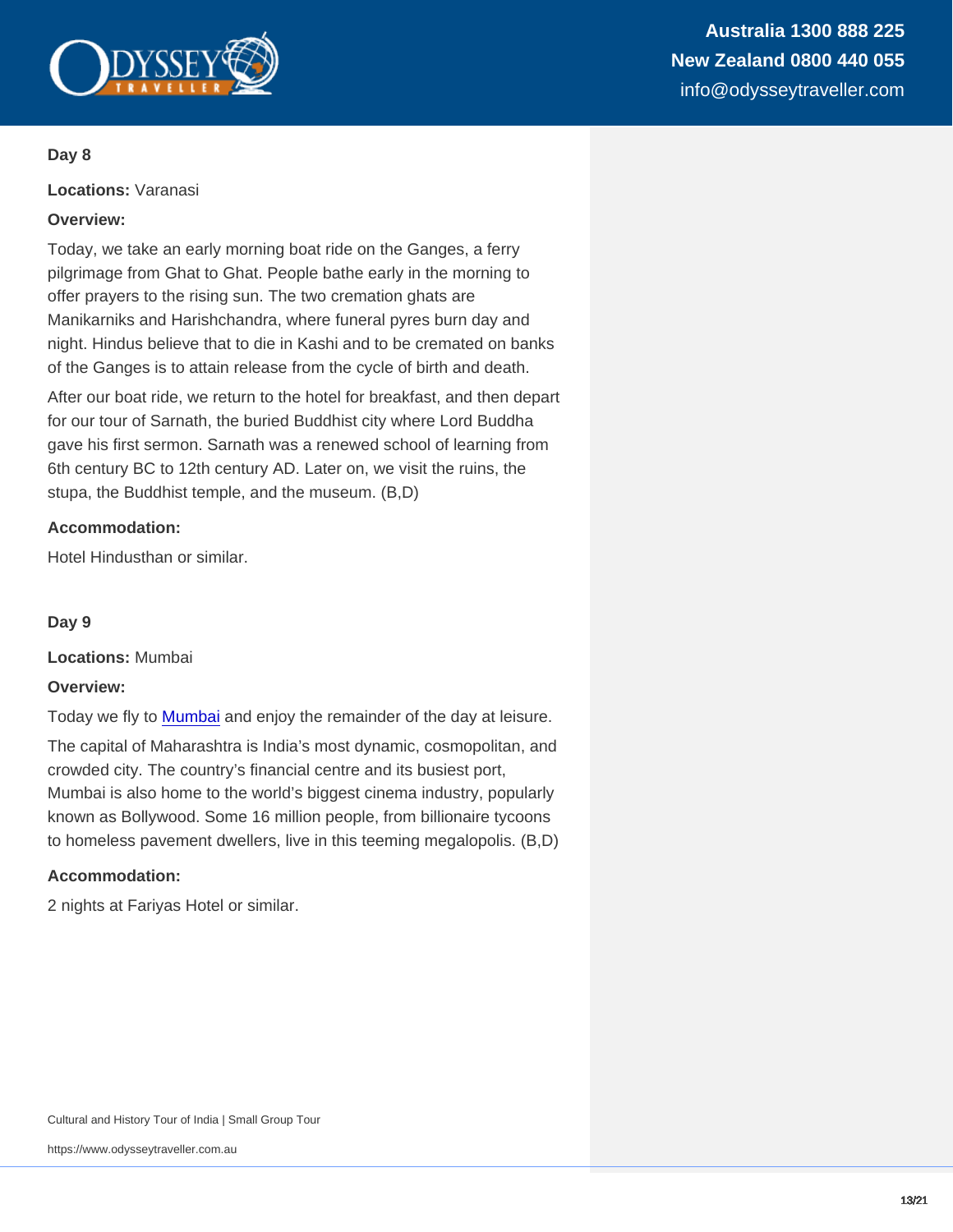

**Locations:** Mumbai

## **Overview:**

In the morning, we enjoy an Elephanta Excursion. The rest of the day is spent doing sightseeing in Mumbai, where we have the chance to visit the Prince of Wales Museum and The Gateway to India, among other culturally significant sites.

The Elephanta cave temples are a UNESCO World Heritage Site. Located on an island off Mumbai's eastern shore, the 6th-century AD Elephanta cave temples, chiselled into a rocky cliff and dedicated to Shiva, contain some great masterpieces of Indian sculpture. Originally called Ghaarapuri or "Fort-City," the island was renamed Elephanta by the Portuguese after a huge stone elephant that once stood here. (B,D)

## **Accommodation:**

Fariyas Hotel or similar.

**Day 11**

**Locations:** Mysore

## **Overview:**

After breakfast, we take a flight to Bangalore, and on arrival transfer by road to Mysore (145 km / approx. 3.5 hours drive). On arrival, we check in at our hotel. (B,D)

#### **Accommodation:**

2 nights at Lalitha Mahal Hotel or similar.

## **Day 12**

#### **Locations:** Mysore

#### **Overview:**

Today we enjoy a full day sightseeing. We will visit the Mysore Palace of the Maharaja. Built in 1911-12, the palace is a harmonious synthesis of the Hindu and Saracenic styles of architecture with archways, domes, turrets, colonnades, and sculptures that are magnificent. We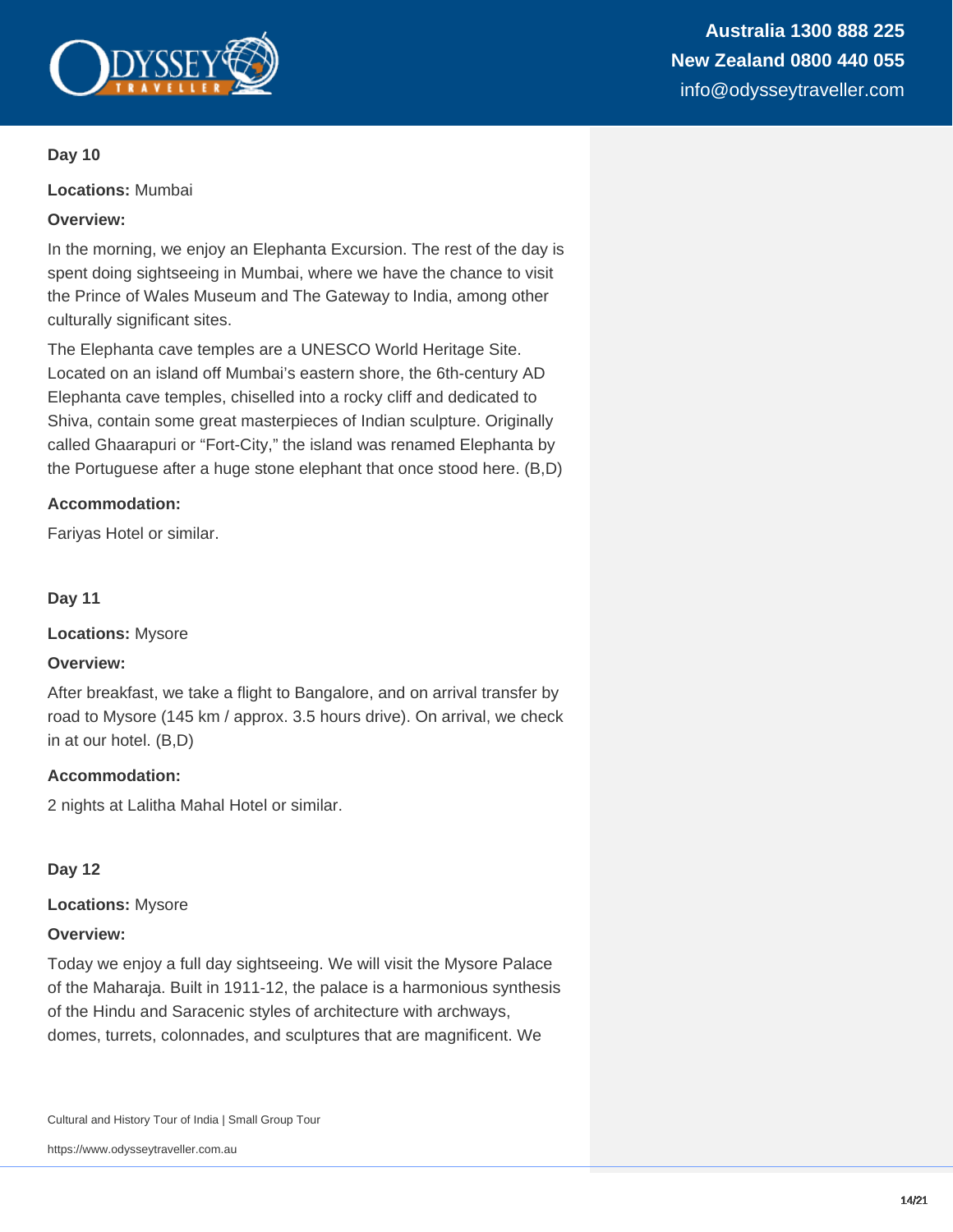

visit the art gallery, drive up to Chamundi Hill to see Chamundeshwari Temple, and a panoramic view of Mysore. On the way back, we see the Nandi Bull.

 $(B.D)$ 

## **Accommodation:**

Lalitha Mahal Hotel or similar.

## **Day 13**

**Locations:** Wayanad

#### **Overview:**

After breakfast we drive to Wayanad (136 km / 4.5 hours drive). Upon arrival we transfer to the hotel.

(B,D)

## **Accommodation:**

2 nights at Vythiri Resort or similar.

**Day 14**

**Locations:** Wayanad

#### **Overview:**

We visit Pookat Lake and nearby Nilgiri wildlife reserve. Rich in biodiversity, the sanctuary is an integral part of the Nilgiri Biosphere Reserve, which has been established with the specific objective of conserving the biological heritage of the region. The sanctuary is rich in flora and fauna. The management lays emphasis on scientific conservation with due consideration for the general lifestyle of the tribal members and others who live in and around the forest. Elephant, spotted deer, bison, tiger, cheetah, and wild bear can all be seen here.

(B,D)

## **Accommodation:**

Vythiri Resort or similar.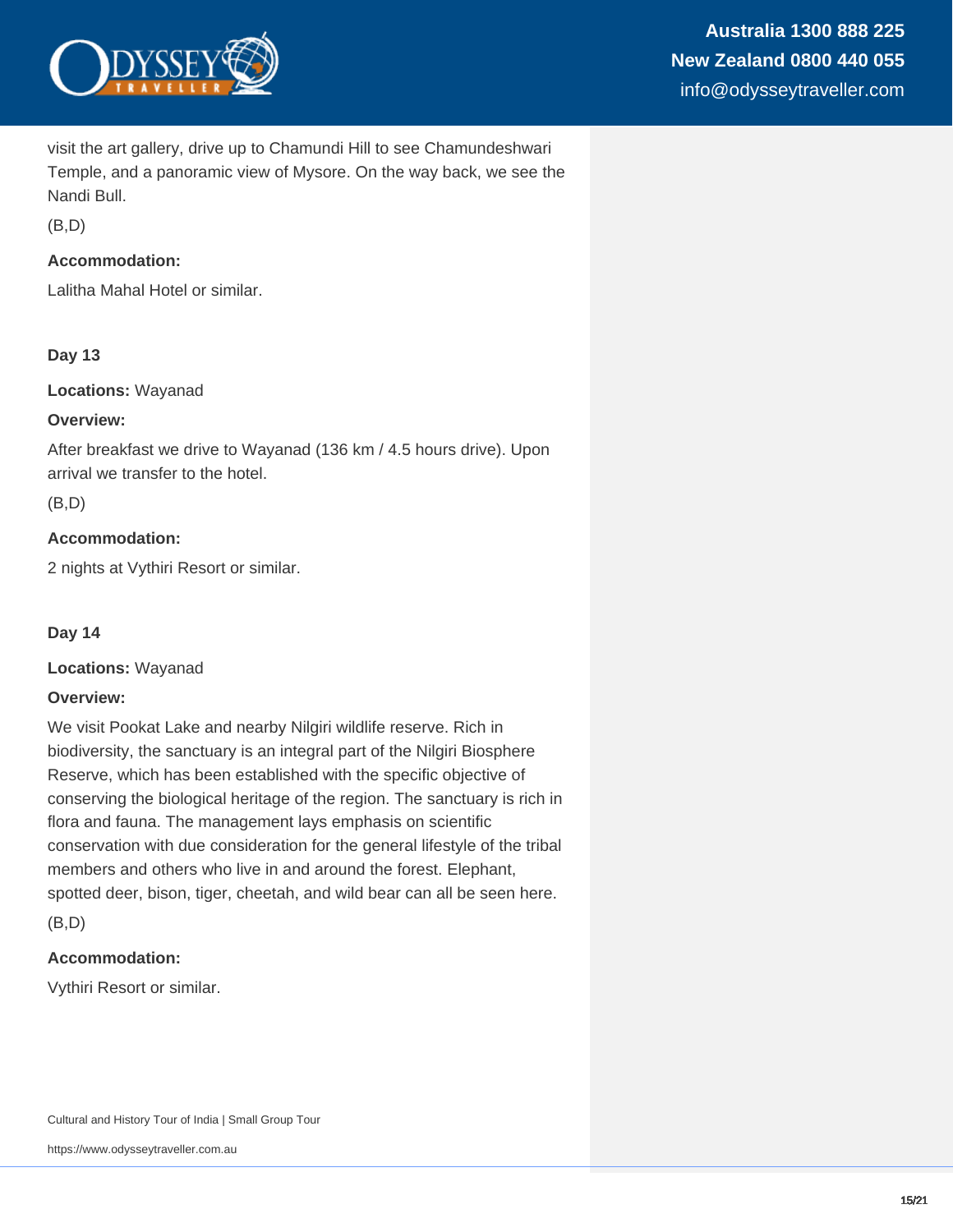

**Locations:** Thrissur

## **Overview:**

After breakfast we drive to Thrissur (195 km / approx. 6 hours drive). Upon arrival we transfer to the hotel.

(B,D)

## **Day 16**

**Locations:** Alleppy

## **Overview:**

After breakfast, we depart to Alleppey (140 km / approx. 6 hours drive). Upon arrival we board a houseboat where lunch will be served. Later we will stop at Champakulum village to see the snake boat and the market here. Dinner will also be on board while enjoying the natural scenery.

(B,L,D)

## **Accommodation:**

Houseboat.

## **Day 17**

**Locations:** Kumarakom

## **Overview:**

In the morning we disembark and drive to Kumarakom for an overnight stay at an Auyrveda resort where we will learn more about this traditional Indian medicine. We visit the Punnathur Kotta elephant park, regarded as one of the largest elephant parks in the world, and Guruvayoor Temple, if time permits.

(B,D)

## **Accommodation:**

1 night at Backwater Ripples Retreat or similar.

Cultural and History Tour of India | Small Group Tour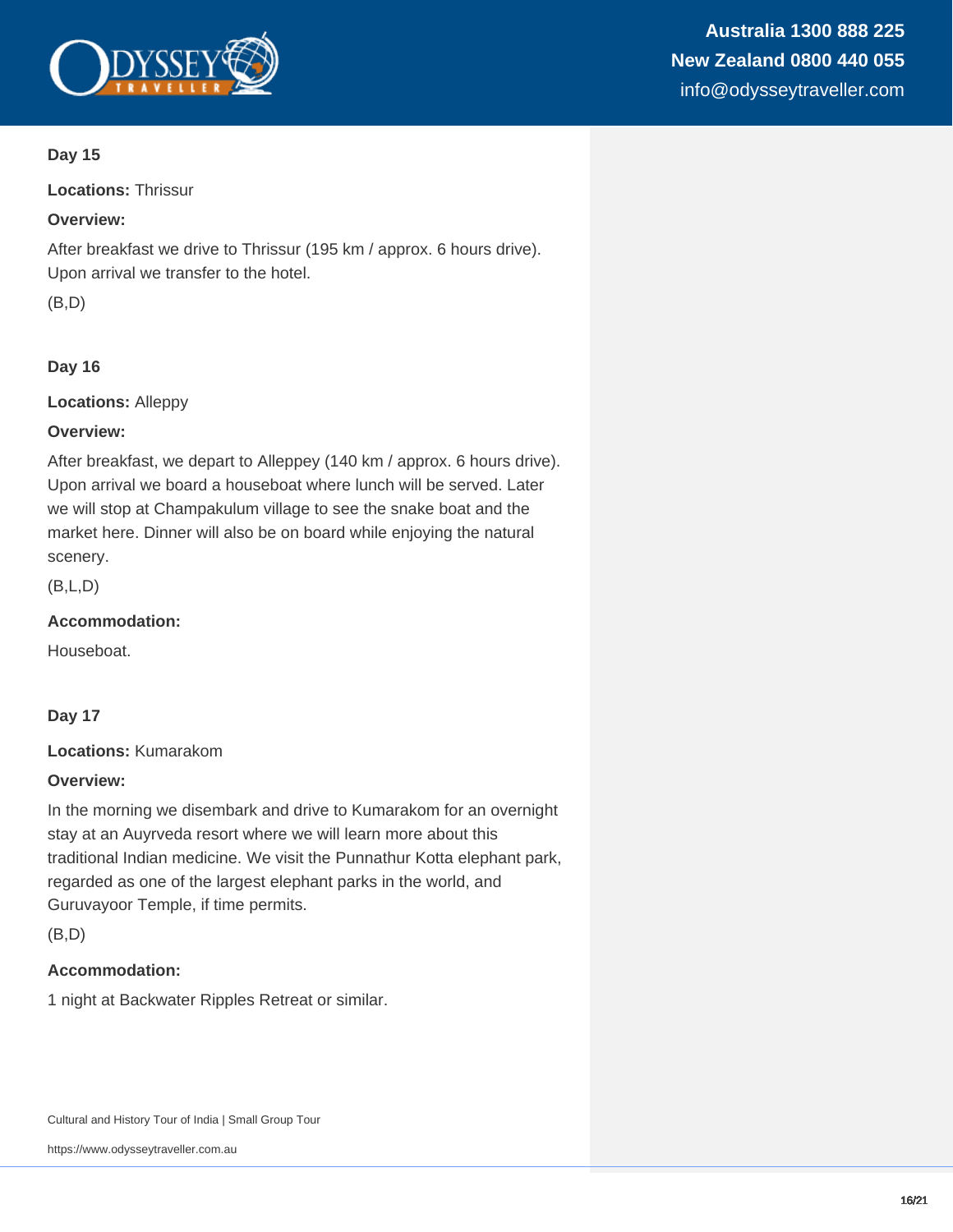

**Locations:** Periyar

### **Overview:**

In the morning, we drive to Periyar (138 km / approx. 3 hours drive). On arrival in Periyar we check in to our hotel and take some time to explore the nearby area. We will visit Thekkady town as well as a spice plantation where we will be accompanied by a local expert guide on spices. The area is also known for its tea plantation(s).

(B,D)

## **Accommodation:**

2 nights at Spice Village or similar.

## **Day 19**

## **Locations:** Periyar

#### **Overview:**

We enjoy a morning boat ride on Periyar Lake and later take a nature walk led by a naturalist. The construction of the Mullaperiyar Dam across the Periyar river at Thekkady in 1895 submerged large tracts of land and created a huge lake, covering an area of 26 square kilometres (10 sq miles). Years later, in 1935, the then Maharaja of Travancore declared 600 square kilometres (232 sq miles) of forest surrounding the lake a wildlife sanctuary – – Periyar National Park. The Periyar Lake now forms the nucleus of the ecosystem of the sanctuary, which, over the years, has been expanded to 777 square kilometres (300 sq miles). Declared a Tiger Reserve in 1978, the sanctuary is a rare example of human interference having enhanced rather than damaged an ecosystem.

(B,D)

## **Accommodation:**

Spice Village or similar.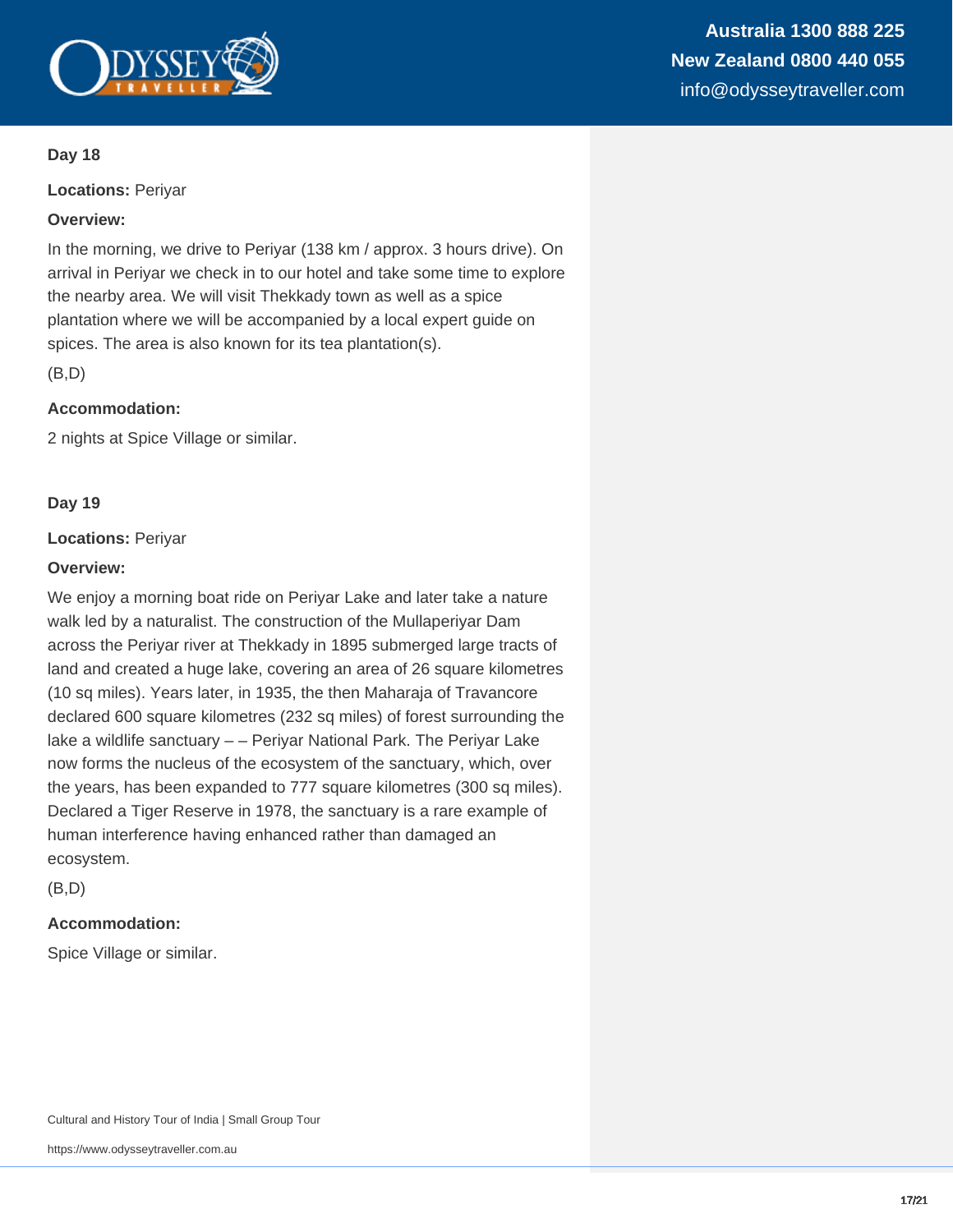Locations: Cochin

Overview:

After breakfast we drive to Cochin (154 km / approx. 4 hours drive). Upon arrival we check in at our hotel and explore the nearby area on foot.

Kochi, better known as [Cochin](https://www.odysseytraveller.com/articles/cochin-kochi-india/), is Kerala's most cosmopolitan city. It is also its main trading centre for spices and seafood. Built around a saltwater lagoon of the Arabian Sea, Kochi is in fact a collection of narrow islands and peninsulas. While mainland Ernakulam boasts of concrete shopping malls and glitzy apartment buildings, Mattancherry and Fort Koch have an old world charm, with their blend of Dutch, Portuguese, and English bungalows and quaint narrow streets. The scenic location of Kochi's natural harbour, surrounded by palm groves, green fields, inland lakes, and backwaters, has enchanted visitors from across the globe for centuries. Cochin is a natural harbour created by the famed underwater Malabar mud-banks whose quality ensures that the rougher seas are outside and the calmer waters are within the harbour. Vasco-de-Gama placed this city on the world map. It has a Jewish synagogue, Portuguese churches, mosques and Hindu temples.

(B,D)

Accommodation:

The Killians or similar.

Day 21

Locations: Cochin

Overview:

Today we have a full day sightseeing in Cochin visiting the Dutch Palace, built by the Portuguese and known for its murals, depicting scenes from the Ramayana and the Mahabharata, as well as the dresses and palanquins used by Cochin's erstwhile rulers. We will see Koonan Kurishu Shrine, which is a small chapel. We will also see the Jewish Synagogue, which has a number of copper plates inscribed in the Hebrew script, as well as Fort Kochi, St. Francis Church, the oldest to be constructed by Europeans in India, Santa Cruz Basilica with a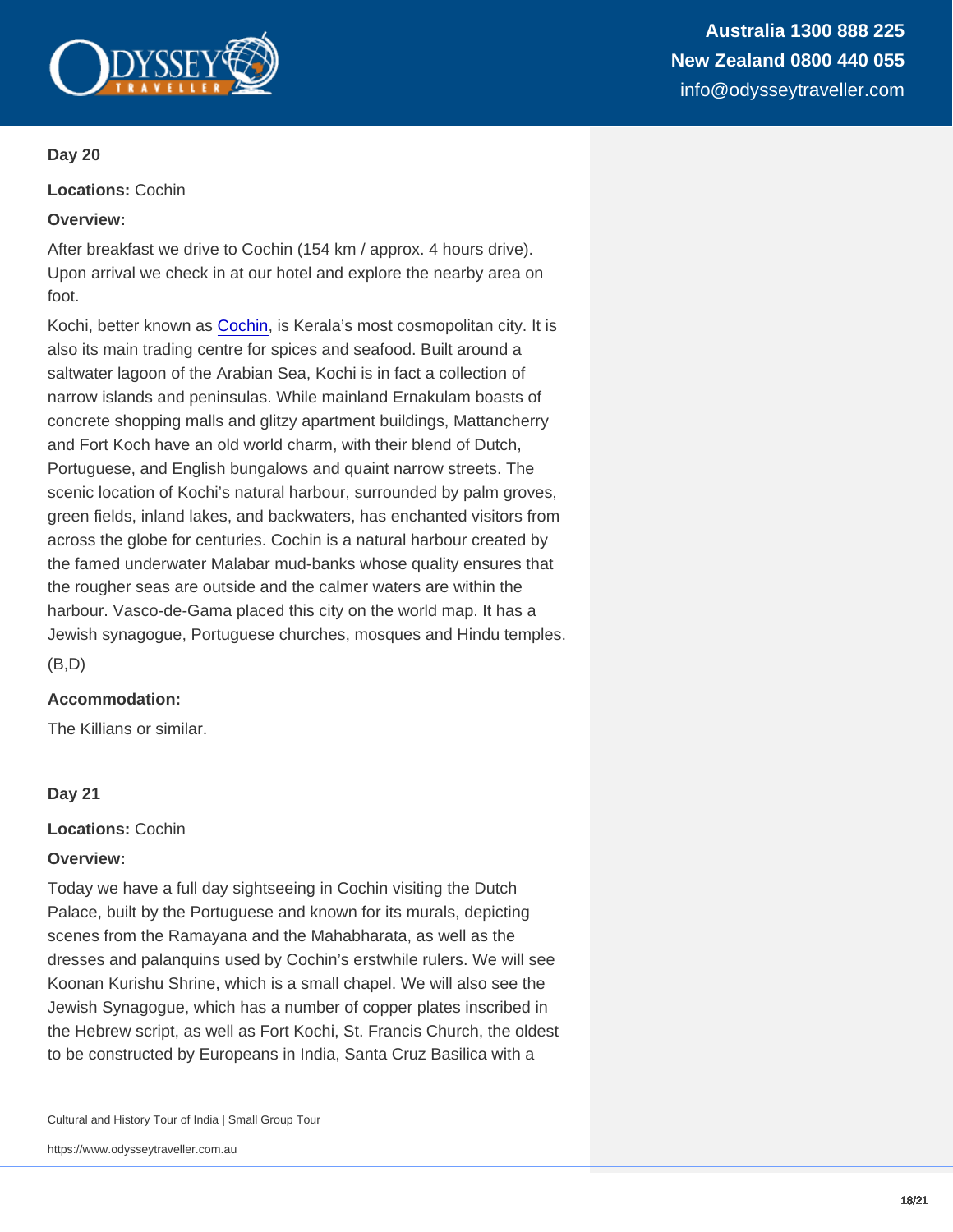

beautifully painted ceiling, and Chinese Fishing Nets near the harbor's entrance of Cochin.

In the evening we enjoy a performance of the traditional dance of the Kerala region, called Kathakali, which is a highly stylized classical Indian dance-drama, with elaborate make-up and costumes, detailed gestures, and well-defined body movements and complementary percussion.

The Mattancherry Palace, constructed by the Portuguese in the mid-1550s, was given to the ruler of Cochin as a token of goodwill in exchange for trading rights. It was later renovated by the Dutch, and so gained the misnomer: Dutch Palace. The 2-storied structure, built around a courtyard with a small shrine to the goddess Bhagavati, is today a museum with a rare collection of murals and royal artefacts. In the central Durbar Hall, where coronation ceremonies were once held, is the portrait gallery of the Kochi rulers; it also displays palanquins and textiles. The adjacent bedrooms and chambers are renowned for their fine 17th-century murals, representative of Kerala's temple art, painted in rich, warm shades of red, yellow, black, and white. They depict religious and mythological themes as well as episodes from the Ramayana.

St. Francis Church was established in the early 1500's by the Portuguese (who called it Santo Antonio). It is one of India's earliest European churches, with a simple façade that became the model for later churches. Taken over by the Dutch and then the British, it is today affiliated with the church of South India. Within are numerous gravestones with inscriptions, the earliest a Portuguese epitaph dated 1562. Vasco da Gama was buried here in 1524 until his body was taken to Portugal 14 years later.

Fort Kochi is Kochi's natural harbour, created by a massive flood in 1341. It attracted imperialists and merchants from all over the world. In the 16th century, the Portuguese built a fort here, which was later occupied by the Dutch and then the British. Today, this quarter, with its mixture of architectural styles, encapsulates Fort Kochi's tumultuous history. The most important building here is St. Francis Church, erected by the Portuguese in 1502 and considered to be among the oldest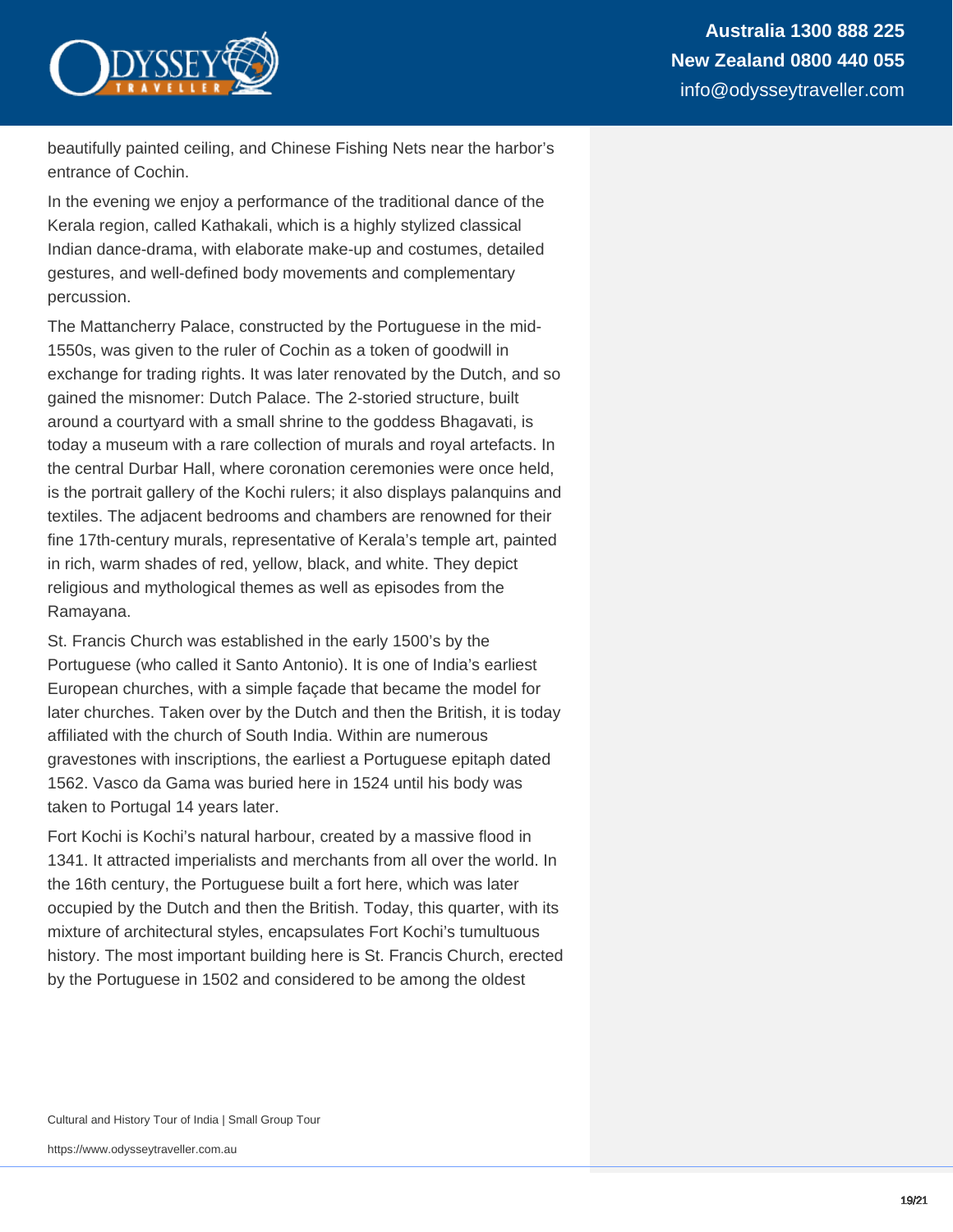

churches built by Europeans in India.

This area has now been declared a Heritage Zone to preserve its many historic buildings.

(B,D)

## **Accommodation:**

The Killians or similar.

## **Day 22**

**Locations:** Cochin

#### **Overview:**

Your India holiday tour concludes today after breakfast. If you're departing later in the evening a late check-out can be arranged at the hotel.

(B)

## **Inclusions / Exclusions**

#### **What's included in our Tour**

- 19 nights of hotel accommodation.
- 1 night onboard houseboat.
- 1 night of rail travel with shared facilities.
- 21 breakfasts, 2 lunches, and 21 dinners.
- Transport in comfortable and modern coaches.
- All excursions and entrance fees as indicated.
- Gratuities and necessary tips.
- 2 internal flights and taxes.
- Services of Tour Leader for the duration of tour.

#### **What's not included in our Tour**